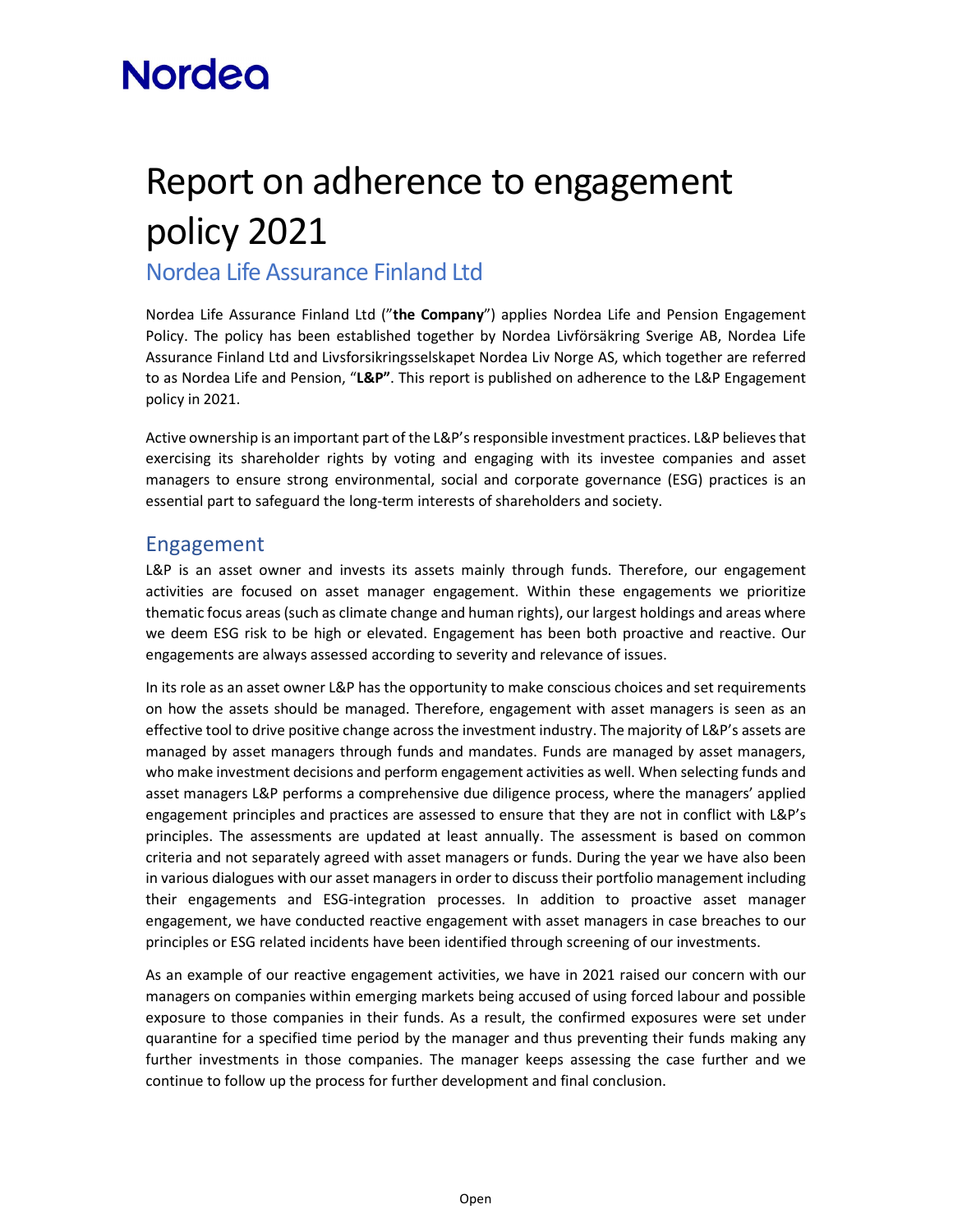## **Nordea**

Another engagement example concerns fund investments in sovereign bonds. In our screening of fund holdings some fixed income investments were identified in countries with severe and/or systematic human rights violations. We have approached our manager in order to discuss the issue and drive improvement in integration of human rights in their investment process for sovereigns. The manager has strengthened their model and analysis of human rights, but as we want to see further improvements the engagement is still ongoing. Our objective with this engagement is to ensure effective integration of human rights in the investment process for sovereigns in emerging markets.

As a large share of L&P's investments are invested in funds and mandates, the engagements conducted by asset managers are important with regards to corporate engagements. As part of its net-zero strategy, L&P actively works to ensure that its top-emitters are covered by active engagements. The top-50 emitters account for almost 60 % of L&P's total financed emissions, including both equity and corporate bond investments. In 2021, 50% of L&P's top-50 emitters, held in L&P's managed portfolios, were covered by active engagements by our managers. Overall, our managers had active engagements with more than 10% of corporates held in our actively managed portfolios. These engagements cover different topics related to Environmental, Governance and Social (ESG) issues.

#### Voting

To strengthen our approach to voting, L&P has since 2020 been in cooperation with the voting team in Nordea Funds. This has increased the share of our directly held equities where we have voted on the annual general assembly and extraordinary meetings. Nordea as a whole voted in more than 4200 different Annual General Meetings in 2021 and participated in 42 nomination committees. L&P has invested in many of these companies indirectly through funds.

In fund investments the shareholder rights of the investee companies are held by the fund and voting is based on the principles of the fund or asset manager. When selecting and annually assessing funds and asset managers L&P has ensured that the voting related principles applied by the funds or asset managers used are not in conflict with L&P principles. Majority of L&P's fund investments are in Nordea funds and Nordea Funds Ltd has published is voting disclosure in the Voting Portal service. Voting behaviour of other asset managers is disclosed on their own websites.

Nordea Life Assurance Finland Ltd invests in equities mainly through funds. Direct equity holdings have not had a relevant part in its actively managed portfolios in 2021. The Company had some direct equity investments in its Traditional portfolio until May 2021 and in some insurance based investment products. These direct equity investments related to insurance based investment products are not under active management. Until May 2021, the Company has in its Traditional portfolio applied the transitional rule of Solvency II regulation for direct equity investments and thus held equities in a static position. This static position was closed in May 2021 and these assets were invested in funds. Therefore, the relevance of direct equity holdings has decreased even further. The Company conducts voting and other shareholder rights based on relevance criteria.